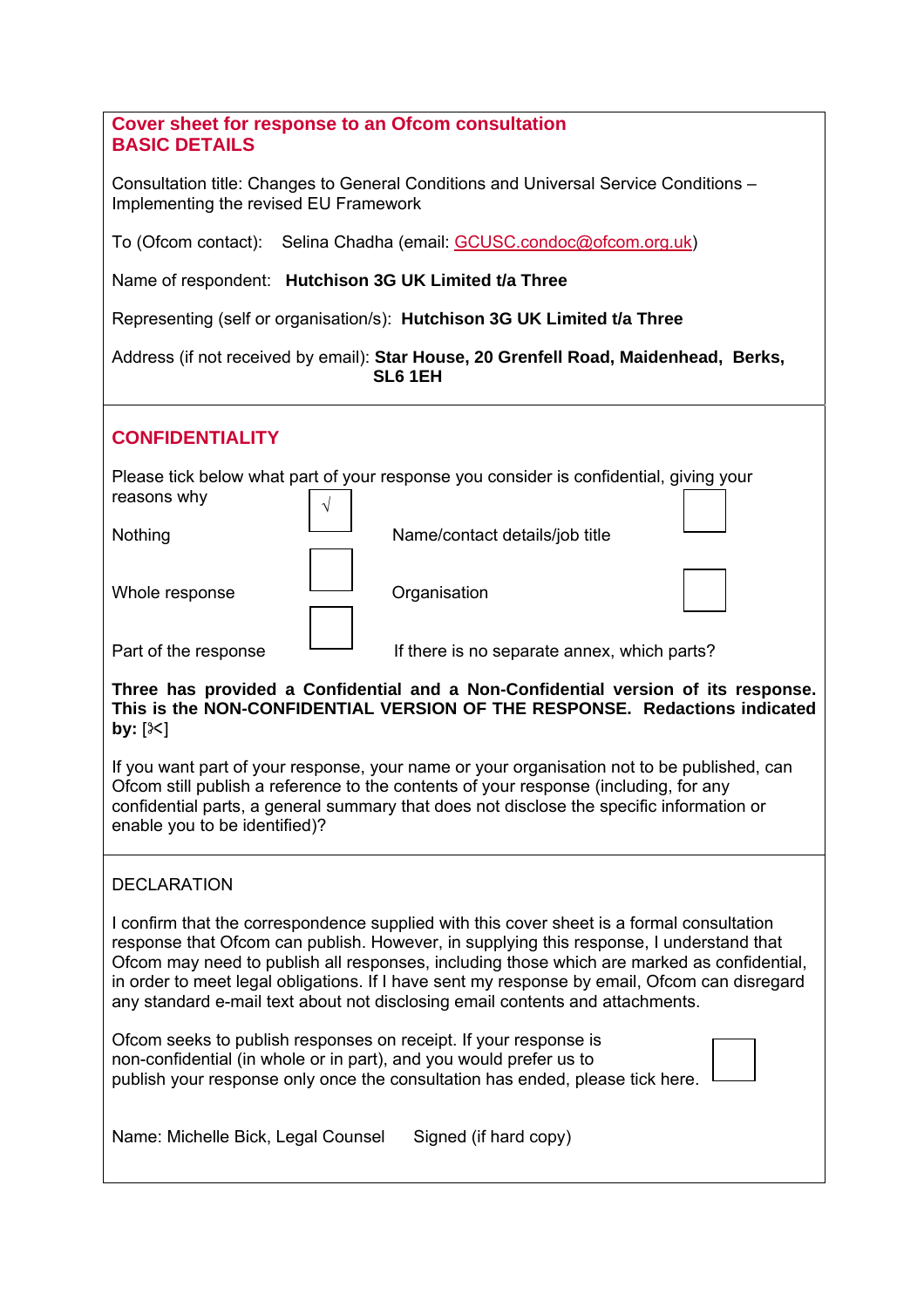## **A.1 Introduction**

- A.1 Hutchison 3G UK Limited ("Three") welcomes the opportunity to respond to Ofcom's Consultation (the "Consultation") regarding the Changes to the General Conditions ("GCs") and the Universal Service Conditions ("USCs") to implement the revised EU communications framework (the "revised Framework"). We have set out below a few general comments regarding the implementation of the revised Framework, before going on to consider and respond to each of Ofcom's specific questions in turn.
- A.2 Of course, we would be happy to meet with Ofcom to discuss our comments, and the wider programme for implementation of the revised Framework, should you feel that that would be helpful.

# **B. General Comments**

# *Timeframes for adoption and implementation*

- B.1 The consultation closes on 7 April, leaving only a six week window for Ofcom to publish its final statement before the changes must be implemented by the UK on 25 May 2011. Given that some of the new obligations require substantive action from operators (e.g. the setting up of a porting compensation scheme), these timescales are clearly very tight.
- B.2 In some instances (highlighted below), the Consultation does not provide the level of detail or guidance that we had been led to expect, and so we are concerned that Ofcom has not fully considered the ramifications of its implementation proposals. In particular, Ofcom must ensure that the changes are workable and proportionate for industry.
- B.3 Additionally, to our knowledge, the legislation making the necessary amendments to the Communications Act 2003 (the "2003 Act") to ensure the UK's compliance with the revised Framework has not yet been tabled, although the implementation deadline is next month. In future, we urge Ofcom and the Government to act more expeditiously when implementing EU Directives, to ensure that stakeholders affected by the proposed changes are given more time to act.

## *Minimising the risk of "gold-plating"*

- B.4 We agree that it is important that the UK Government fully implements the revised Framework. However, it is also imperative that the new requirements are not "goldplated", especially given the current economic climate and the economic challenges facing UK businesses and consumers. The Government has already highlighted the risks of gold-plating and the Coalition Government's programme has promised to "end the so-called 'gold-plating' of EU rules, so that British businesses are not disadvantaged relative to their European competitors."<sup>1</sup>
- B.5 Ofcom needs to be mindful of this promise and not unnecessarily increase the regulatory and compliance burden on UK communications providers, and so potentially place them at a commercial and competitive disadvantage compared to their European counterparts. This is particularly the case where Ofcom has an

  $1$  Page 10, The Coalition: our programme for government, published May 2010 www.cabinetoffice.gov.uk/media/409088/pfg\_coalition.pdf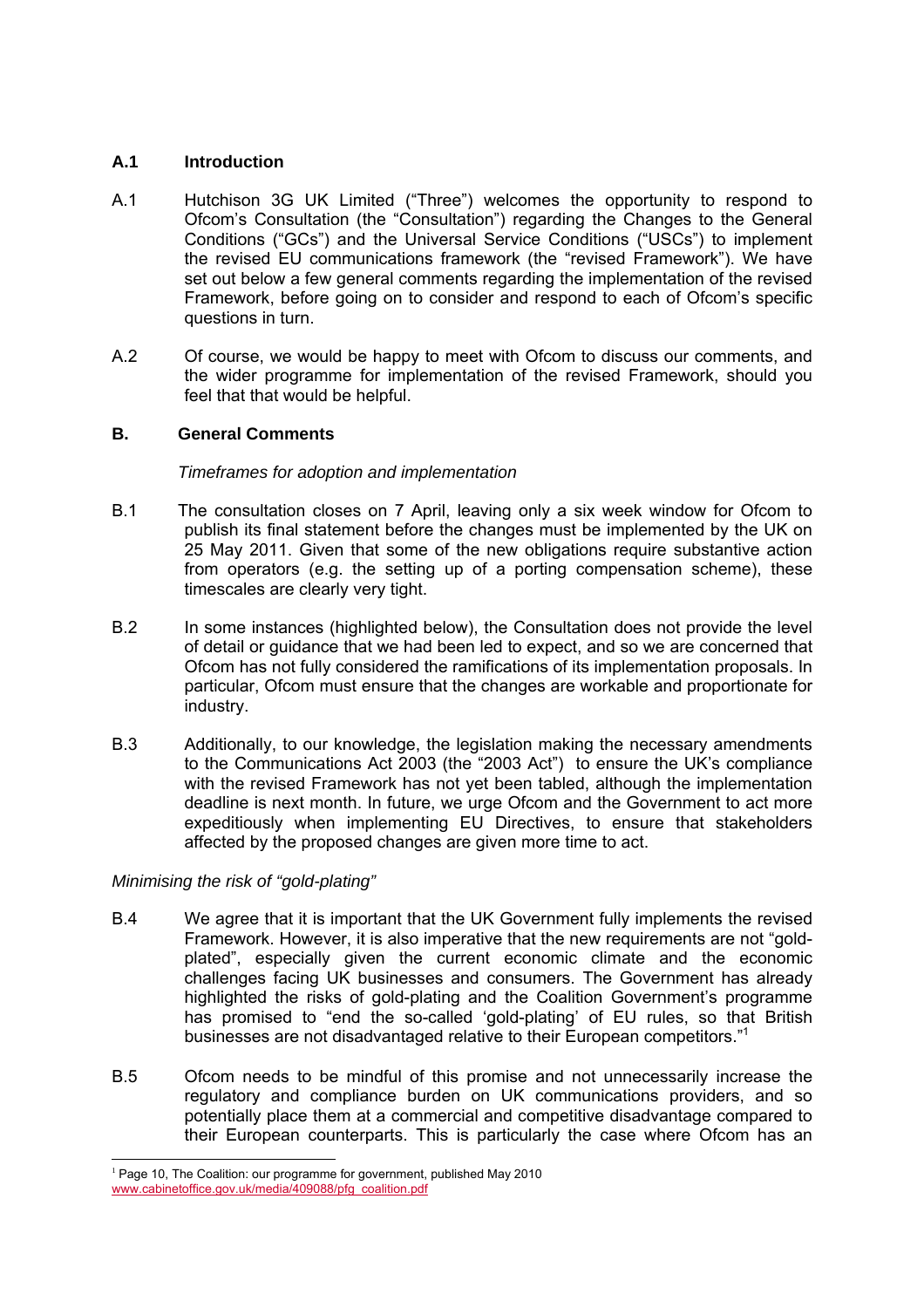element of discretion regarding implementation of the revised Framework and/or plans to issue guidance which, though non-binding, adds detail to the revisions to the GCs.

## **Consultation Questions & Three's Response**

## **Q.1 Do you agree with our proposed approach to definitions?**

- 1.1 Three welcomes Ofcom's new approach to definitions within the GCs and USCs, i.e. to refer out to the corresponding definitions in the 2003 Act rather than redefining the same terms within the GCs and USCs. We agree that this approach will, in the majority of cases, result in technical, non-material changes. We note that it should also reduce duplication of definitions, and minimise the potential for ambiguities or inconsistencies between the GCs and USCs and the 2003 Act.
- 1.2 We also have no objections to Ofcom's proposals for additional material definitional changes, to the extent that they are required by the revised Framework.

### **Q.2 Do you agree with our proposal to add CEPT to the list of standardisation bodies?**

2.1 Three has no objections to Ofcom's proposal to include CEPT in the list of standardisation bodies, given that this is now a requirement of Article 17(2) of the revised Framework Directive.

## **Q.3 Do you agree with our proposals to extend the requirements of GC3 beyond 'fixed locations' and to require CPs to 'take all necessary measures' to maintain their networks and services and access to emergency services?**

- 3.1 Firstly, as we described in our response to BIS's previous consultation and as Ofcom has now recognised, resilience within the telecoms sector has traditionally been very strong, with the demands of our customer base driving high availability of services. Therefore, we strongly believe that a balance can and must be struck between ensuring compliance with the revised Framework requirements relating to security and integrity, and keeping the compliance burden on industry to a minimum, especially given the current economic climate.
- 3.2 Three agrees that Article 23 of the revised Universal Service Directive ("USD") requires the amendments that Ofcom is proposing to make to GC3, including extending the requirements beyond fixed locations and requiring a change from an obligation to "take all reasonably practicably steps" to "all necessary measures". However, we are concerned that the meaning of "all necessary measures": a) remains ambiguous; b) places a potentially very high burden on operators; and, c) without additional qualification, may require investment above and beyond what would normally be within operators' commercial interests, and the expectations of their consumers.
- 3.3 Clearly, the European Commission's intent was not to require operators to make disproportionate and excessive investment to maintain fully the integrity of a network even in the event of a remote force majeure  $[\frac{1}{2}]$ . And, as the Government previously recognised at paragraph 91 of the BIS consultation, "each electronic communications service and network provider faces different risks to security and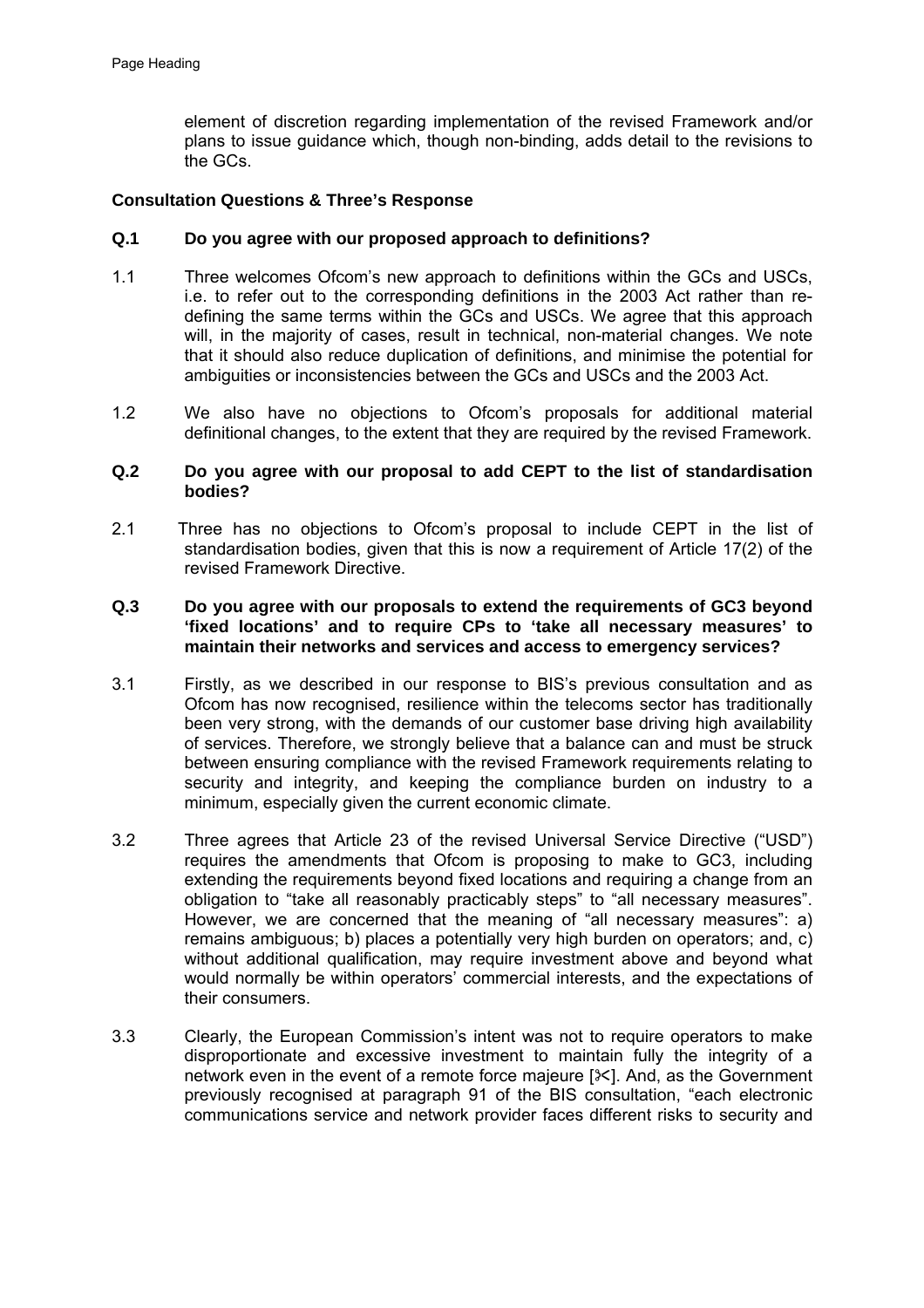availability of networks and/or services and will employ different and varied ways of mitigating against such risk."<sup>2</sup>

- 3.4 Therefore, we strongly welcome Ofcom's approach of applying a proportionality test to the requirement to "take all necessary measures", and we look forward to working with Ofcom going forward to understand better their expectations.
- 3.5 Incidentally, the fact that there is a pragmatic balance to be struck is reinforced by the wording of Article 13a of the Framework Directive, which states that:

 "1. Member States shall ensure that undertakings providing public communications networks or publicly available electronic communications services take appropriate technical and organisational measures to appropriately manage the risks posed to security of networks and services. Having regard to the state of the art, these measures shall ensure a level of security appropriate to the risk presented. In particular, measures shall be taken to prevent and minimise the impact of security incidents on users and interconnected networks.

 2. Member States shall ensure that undertakings providing public communications networks take all appropriate steps to guarantee the integrity of their networks, and thus ensure the continuity of supply of services provided over those networks."

## **Q.4 Do you agree with our proposals for emergency call numbers – which includes amending the definition of CP and requiring that location information is provided free of charge, as soon as the call reaches the emergency organisations and is accurate and reliable (in line with our proposed high level criteria)?**

- 4.1 We welcome Ofcom's proposal to consult in more detail regarding the accuracy and reliability criteria that it plans to apply when assessing compliance with GC4. We agree that the technical feasibility of providing location information relating to overseas mobile customers roaming in the UK "as soon as" the call reaches the emergency authority should form part of this Consultation. We look forward to engaging further with Ofcom on these issues during that consultation process, in due course.
- 4.2 In the meantime, our only comment on the proposed changes to GC4 relates to the definition of "Mobile Network" in the new GC4.4. Ofcom has proposed the following definition:

""Mobile Network" means either the GSM (Global System for Mobile communications as defined by the European Telecommunications Standards Institute) or UMTS (Universal Mobile Telecommunications System as defined by the European Telecommunications Standards Institute) networks;"

4.3 Three is concerned that the definition, as currently drafted, only captures 2G and 3G operators, meaning that operators offering "mobile-type" services, (e.g. LTE or "over-the-top" (OTT) services) may inadvertently, be outside the scope of the obligation in new GC4.3(b). To resolve this problem, we suggest that, at the very least, Ofcom mirrors in GC4.4 the wording in the new definition of "Mobile SMS Access" in GC15.10, which, in essence, future-proofs the definition by referring not only to 2G and 3G standards, but also to "any other standard for mobile

<sup>2</sup> http://www.bis.gov.uk/assets/biscore/business-sectors/docs/i/10-1132-implementing-revised-electroniccommunications-framework-consultation.pdf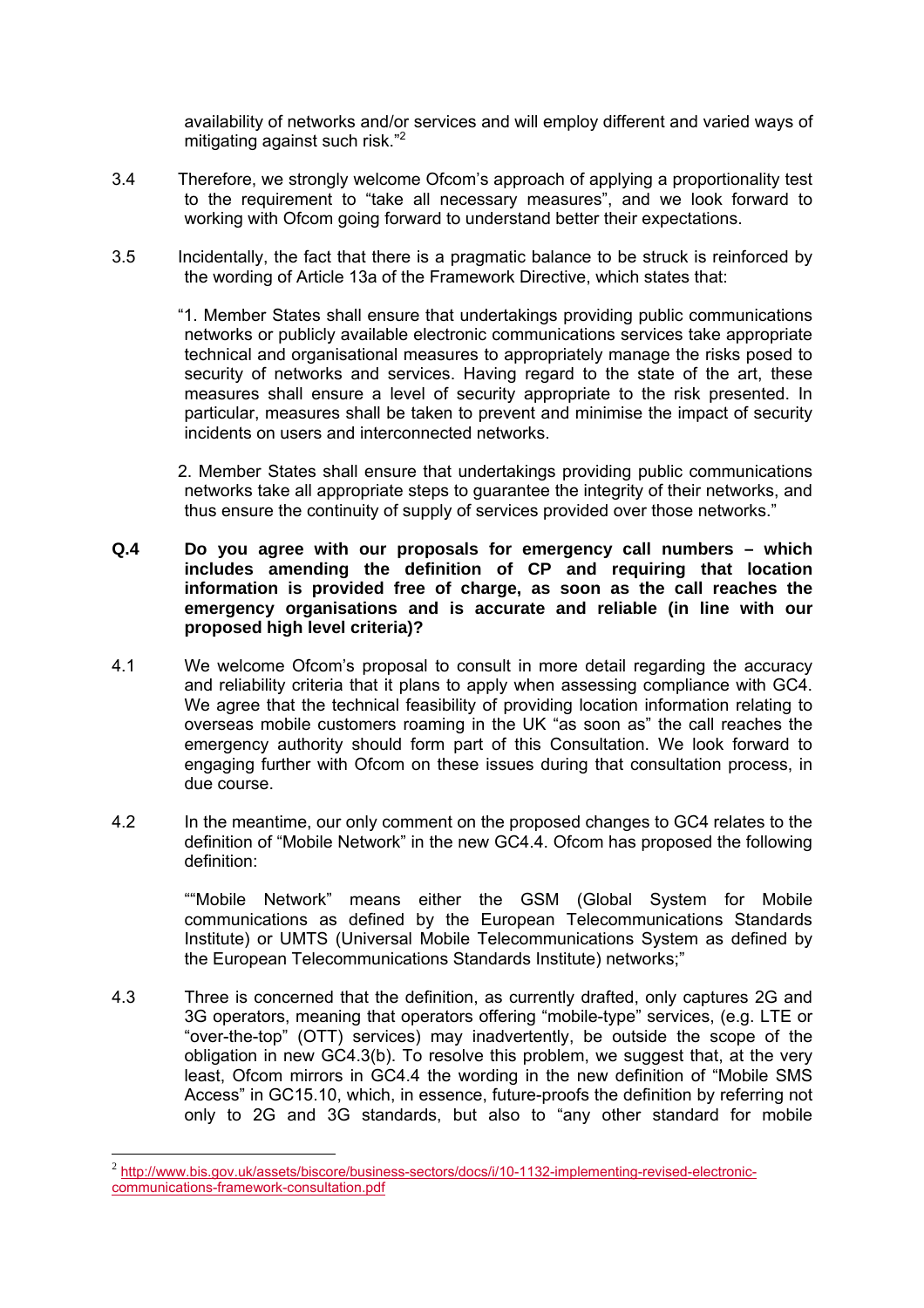communications that is, or may be, adopted in the UK". In addition, we urge Ofcom to consider whether OTT operators ought to be caught within the definition of "Mobile Network" in GC 4.4 and consequently the obligations under GC4.3(b), in order to ensure full implementation of the revised Framework.

## **Q.5 Do you agree with out proposed approach to contract related requirements relating to the provision of additional information, the length of contracts and the conditions for termination?**

## **Material Detriment**

5.1 Three agrees with Ofcom's approach to retain a "material detriment" requirement in respect of notification of contract modifications to consumers. However, Three notes Ofcom's comment at paragraph 7.18 of the Consultation that Ofcom does not believe it is appropriate for there to be a stricter test for residential consumers than for business – Three notes that this is, in fact, the current position under national law as consumers are afforded more protection than business customers in the form of the additional protection for consumers under the UTCCRs.

## **24 Month Limit on Consumer Contracts**

5.2 Whilst Three notes the 24 month initial commitment period restriction for consumer contracts in Article 30(5) of the USD, Three does not agree with Ofcom's view (set out in paragraph 7.26 and footnote 39 of the Consultation) that this part of the Directive should have retrospective effect.

 $[<]$ 

5.3 In respect of the Directive, it is not specifically expressed to have retrospective effect. As the Directive that the General Conditions are seeking to implement does not expressly state that it is intended to have retrospective effect, to endow the General Conditions with retrospective effect would contravene the principle of fairness and the general presumption against laws and regulations having retrospective effect.

 $[<]$ 

5.4 In addition, we note Ofcom's duties under section 47 of the 2003 Act - we do not believe that Ofcom's proposal to implement the 24 month limit for consumer contracts retrospectively via its modifications to the GCs is in accordance with the proper exercise of Ofcom's duties under section 47 as we do not believe it is proportionate, particularly given Ofcom's flawed impact assessment of this part of its proposal.

 $\mathsf{I} \times \mathsf{I}$ 

## **Disincentives for End-Users Switching Providers**

5.5 We note that Ofcom is already considering certain types of disincentives as part of existing projects (such as its Consumer Switching Review). Three would refer Ofcom to its previous response to Ofcom's Consumer Switching Consultation, particularly our concerns regarding the current barriers to switching which are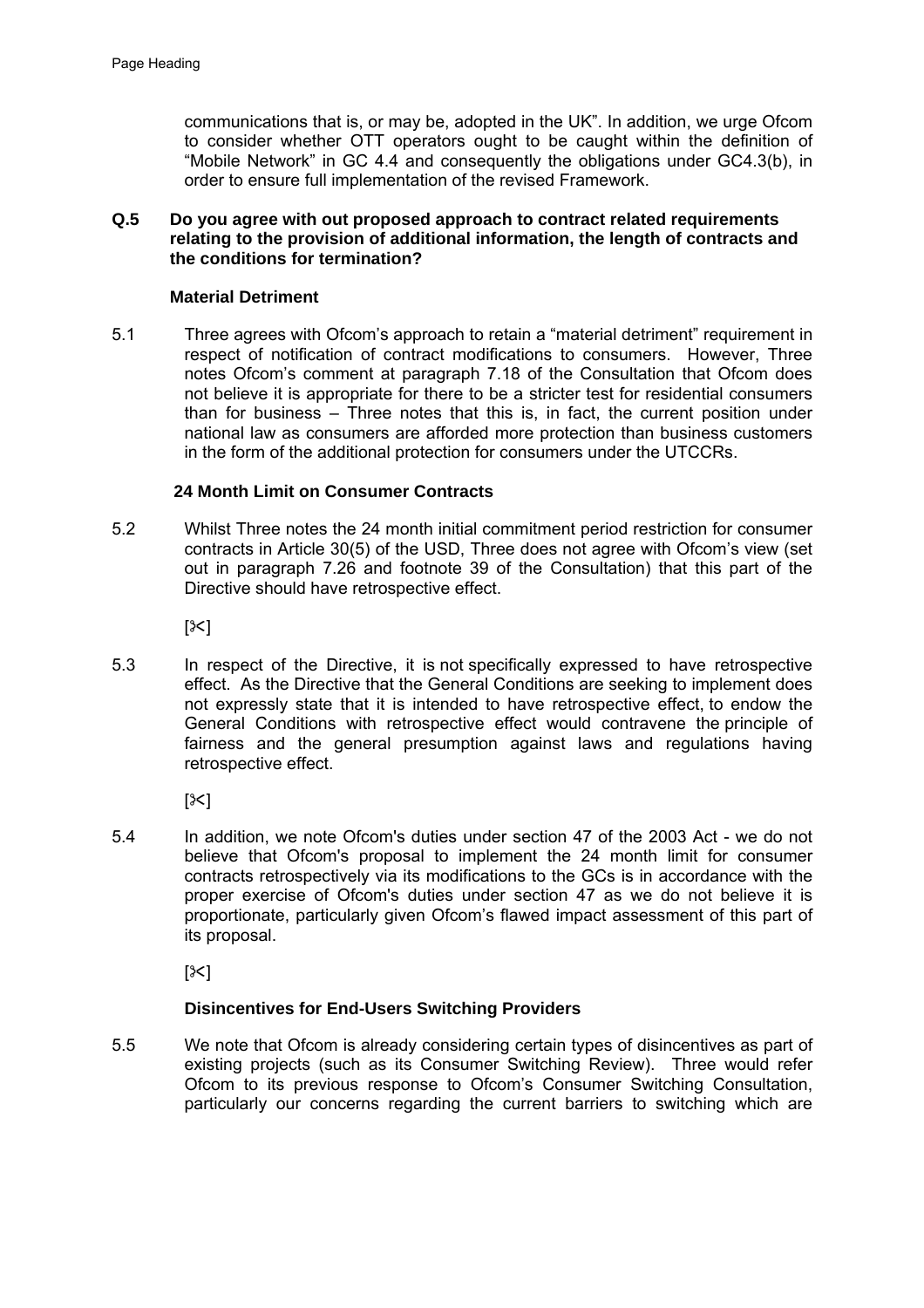inherent in a donor-led process, such as the current UK mobile number porting ("MNP") process, but not in a recipient-led process<sup>3</sup>.

## **Q6. Do you agree with our proposals to ensure equivalent access to the emergency services for disabled users and to mandate the provision of Emergency SMS?**

- 6.1 Three agrees that it is appropriate for CPs to offer a service that provides as equivalent access to the emergency services for disabled users, as is possible, to that enjoyed by other end-users. Accordingly Three has participated in the voluntary Emergency SMS scheme since mid-2009.
- 6.2 However, Three is disappointed that Ofcom feels that it is necessary to transpose a successful voluntary scheme into formal regulation. We believe that such a move undermines the self regulatory regime, and is likely to discourage self regulatory initiatives going forward.
- 6.3 The new proposed GC15.7 does not restrict the requirement to provide emergency SMS to customers with hearing and/or speech impairments, or customers who are otherwise disabled. The other existing requirements of GC15 are limited to endusers with disabilities and we suggest that the proposed new GC15.7 should be amended accordingly, for example, by the inclusion of the following wording after "End-Users:" "*… who have hearing or speech impairments or are otherwise disabled, …"* The Emergency SMS service should not be seen as a service that is open to all end-users, nor should it be a service that we are required to publicise as being suitable to all end-users (as per GC15.8) as it is recognised by all stakeholders that for the majority of consumers, voice will remain the most effective method of handling an emergency call.
- 6.4 The Summary of Costs table on page 37 of the Consultation states that the capital costs for setting up the mandated Emergency SMS scheme will be approximately £80,000 (which will be re-charged to the MVNOs on a pro-rata basis). The Consultation does not provide any detail as to how this cost has been calculated and Three would welcome a more detailed breakdown of costs that shows how the sum of £80,000 has been calculated.
- 6.5 With regard to the observations made in paragraph 8.19 of the Consultation regarding MVNOs, the way in which emergency SMSs are routed and charged for will depend on whether an MVNO has its own Short Message Service Centre ('SMSC') infrastructure. There are currently some MVNOs that do not use their host networks' equipment, but send their SMSs independently. Ofcom needs to be clear that in these instances it is the MVNO's responsibility to set up its own arrangements to support the Emergency SMS service and potentially pick up a proportion of the cost.

## **Q7. Do you agree that given the existing measures that are in place to help disabled users to access 116XX services, it is not necessary to make further changes to GC15 in this respect?**

7.1 Yes. Three agrees that the existing measures mandated by GC15 in order to help disabled end-users to access 116XXX are sufficient.

 3 See: http://stakeholders.ofcom.org.uk/consultations/consumer-switching/?showResponses=true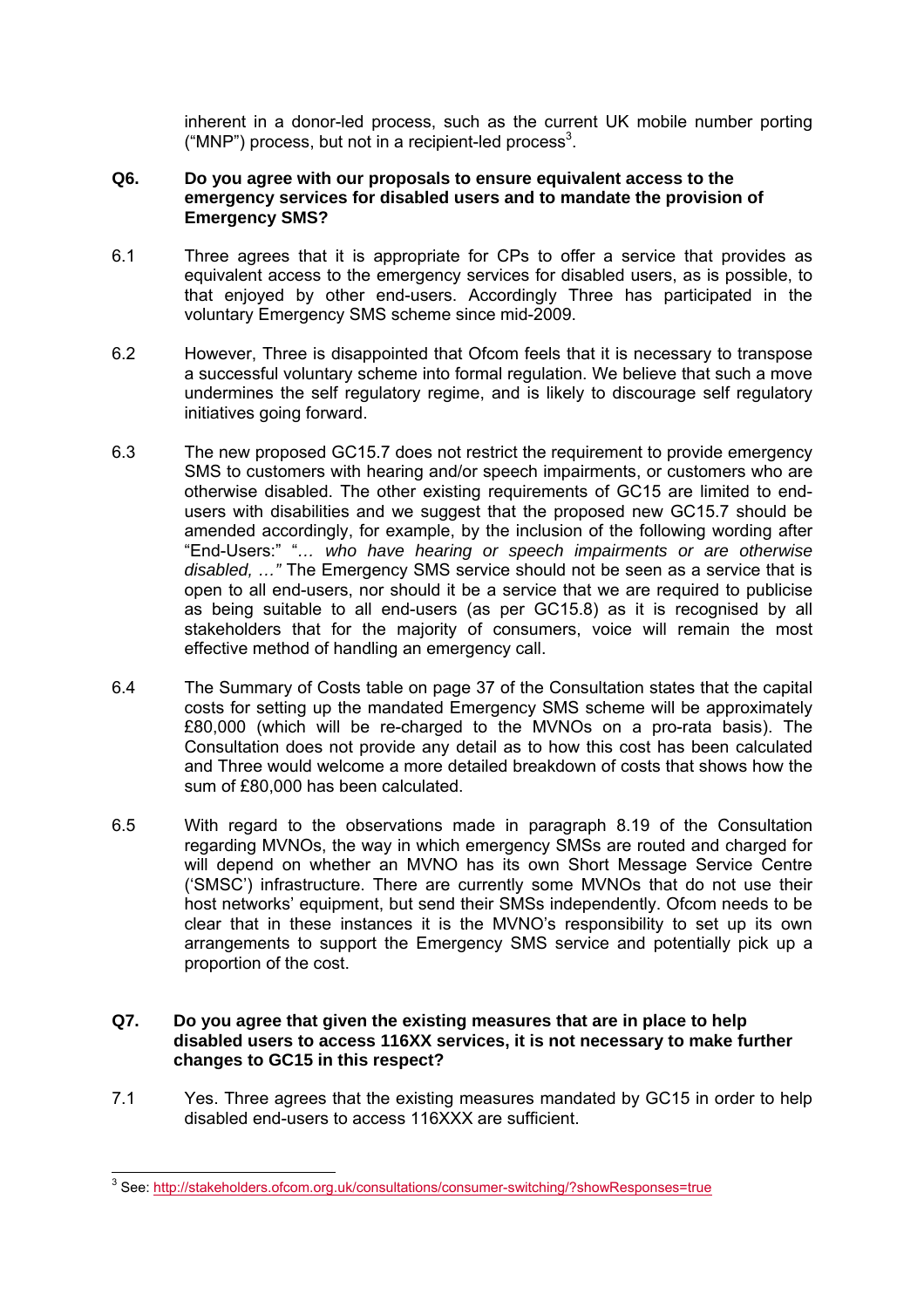7.2 Ofcom should, however, encourage CPs to investigate the cost of SMS routing to 116 numbers. If the costs are reasonable, a voluntary scheme should be encouraged.

## **Q8. Do you agree with our proposals on conditions for transferring the rights of use of telephone numbers and also for granting their use for a limited period of time?**

8.1 Three broadly agrees with Ofcom's proposals for amending GC17, primarily because the changes reflect the requirements of the revised Framework. We have no specific comments at this stage.

## **Q9. Do you agree with our proposals on the one working day requirements in relation to bulk mobile ports and in relation to fixed porting? If not, please explain why?**

- 9.1 We note Ofcom's comments regarding the application of the one working day requirement to bulk mobile ports, however, as Ofcom has recognised, it is likely to be extremely rare for a customer to request a bulk port within one working day, given the additional complexities involved in processing such a port. As Ofcom appears to acknowledge in the Consultation, this is likely to mean that any such requirement will be difficult to implement and enforce in practice. Given, however, that Three does not have a bulk porting process, these obligations are unlikely to impact on Three, in any event.
- 9.2 More directly concerning for us is Ofcom's assumption that the changes to GC18 in respect of MNP that take effect on 11 April 2011 fully ensure the UK's compliance with the new provisions of Article 30(4) of the USD. We disagree with Ofcom's statement that these changes are "in line with the revised USD".
- 9.3 The revised USD requires that EU Member States offer porting within the shortest possible time, and in any event, within one working day. However, the changes to GC18 neither achieve one working day porting nor allow for porting within the shortest possible time. In fact, of the four options which Ofcom previously identified as "possible" and likely to produce a positive economic case over time, Ofcom chose to adopt the slowest option. Moreover Ofcom failed even to consider the option that would have resulted in the fastest porting experience for the customer.
- 9.4 The provisions in the USD are designed to protect consumers, and improve the customer experience of switching supplier. However, Ofcom is now compounding the consumer harm caused by the donor-led MNP process by proposing to defer consideration of any further changes to the MNP process until late 2012 at the earliest, after it has looked at fixed and broadband<sup>4</sup>. In our view, different processes, including a move to a recipient-led MNP process, must be considered as a matter of urgency, to ensure the UK's full compliance with the revised USD.
- 9.5 Finally, in footnote 70 of the Consultation, Ofcom notes that it considers "working day" and "business day" to be synonymous. Notwithstanding this, for consistency we suggest that all references in the GCs should be to either business day or working day, rather than swapping between the two terms. For example, GC18.3 refers to "business day", whereas new GC18.9 refers to "working day". We urge Ofcom to address this issue in the final version of the changes to the GCs.

 4 See Ofcom's *Strategic review of consumer switching – A consultation on switching processes in the UK communications sector*, published on 10 September 2010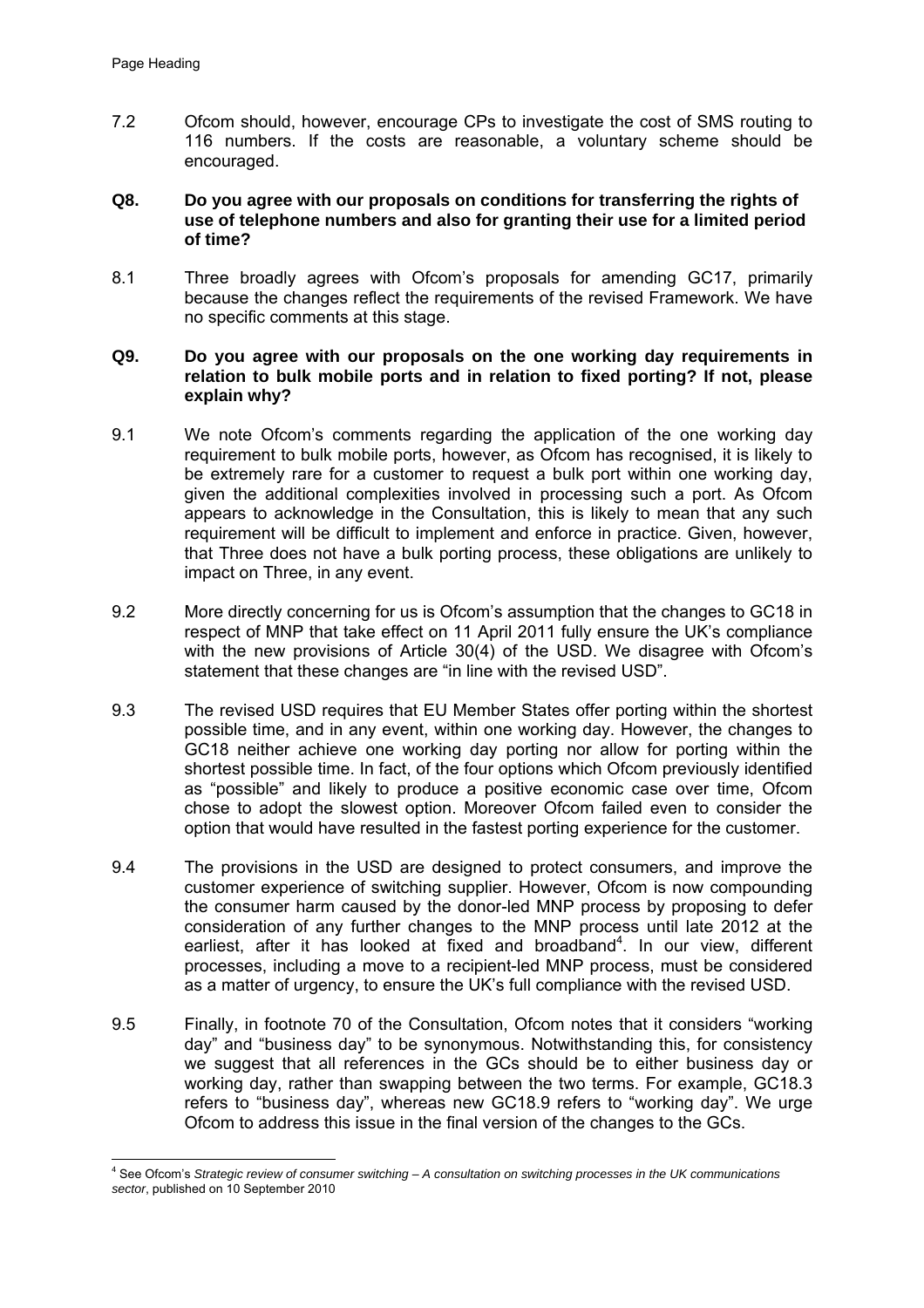### **Q10. Do you agree with our proposed approach to the porting compensation scheme requirement?**

- 10.1 We recognise that the changes to the USD require appropriate sanctions to be put in place, including to compensate subscribers, where there is a delay or fault in porting. However, Ofcom's amendments to GC18 should be proportionate and not prescribe any further obligations which are not contemplated in the amended USD.
- 10.2 Therefore, we welcome Ofcom's decision not to set out full details of the compensation scheme parameters, but rather to allow operators to design a scheme which is most suited to their business. This reflects the Government's objective to avoid gold-plating EU legislative requirements, and should also avoid unnecessary wasted costs of implementing a very prescribed scheme.
- 10.3 However, [ $\frac{3}{5}$ ] Three has several concerns regarding Ofcom's proposed guidance which is intended to accompany the porting compensation scheme requirement.

## **Ofcom's failure to address the real harm caused by donor-led MNP process**

- 10.4 We are particularly concerned that the scheme proposed by Ofcom will not address many of the elements of consumer harm that are present in the current UK MNP system. Ofcom must look to the purpose and intent of the European Commission when implementing the requirements in the revised Framework regarding a porting compensation scheme.
- 10.5 The UK is alone in Europe in having a donor-led MNP system that requires consumers to first ask permission of their old operator before being able to move their number. The UK's implementation of the porting compensation scheme must be informed by this. In particular, any scheme must address the consumer harm caused by delays in the first stage of the UK MNP process, namely the provision of porting authorisation codes (PAC). As we have reported extensively to Ofcom in the past (see, for example, our response to Ofcom's MNP Consultations published in August 2009 and April 2010), it is this first stage of the donor-led MNP process which is open to abuse by donor operators, and where action is required to protect consumers from harm.
- 10.6 Our understanding is that, currently, Ofcom's proposed porting compensation scheme will not cover delays or failures associated with this first stage of the MNP process. We strongly believe that this is a significant oversight by Ofcom, and severely restricts the effectiveness of Ofcom's attempts to implement the requirements of the revised USD.

### **Ofcom's assumption that a delay in porting equals a delay in service provision**

- 10.7 We disagree with Ofcom's assertion in paragraph 10.56 of the Consultation that a delay or fault in porting is analogous to a delay or fault in service provision. In our view, it is also too simplistic to apply the compensation schemes for loss of service currently offered by fixed line providers to the mobile environment.
- 10.8 There are significant differences between the way account transfer happens in a mobile context, compared to a fixed voice or broadband context. As we have highlighted to Ofcom on previous occasions (see paragraph 11 of Three's response to the Consumer Switching Consultation), at least in a mobile context, that switching and porting are not interchangeable terms because they describe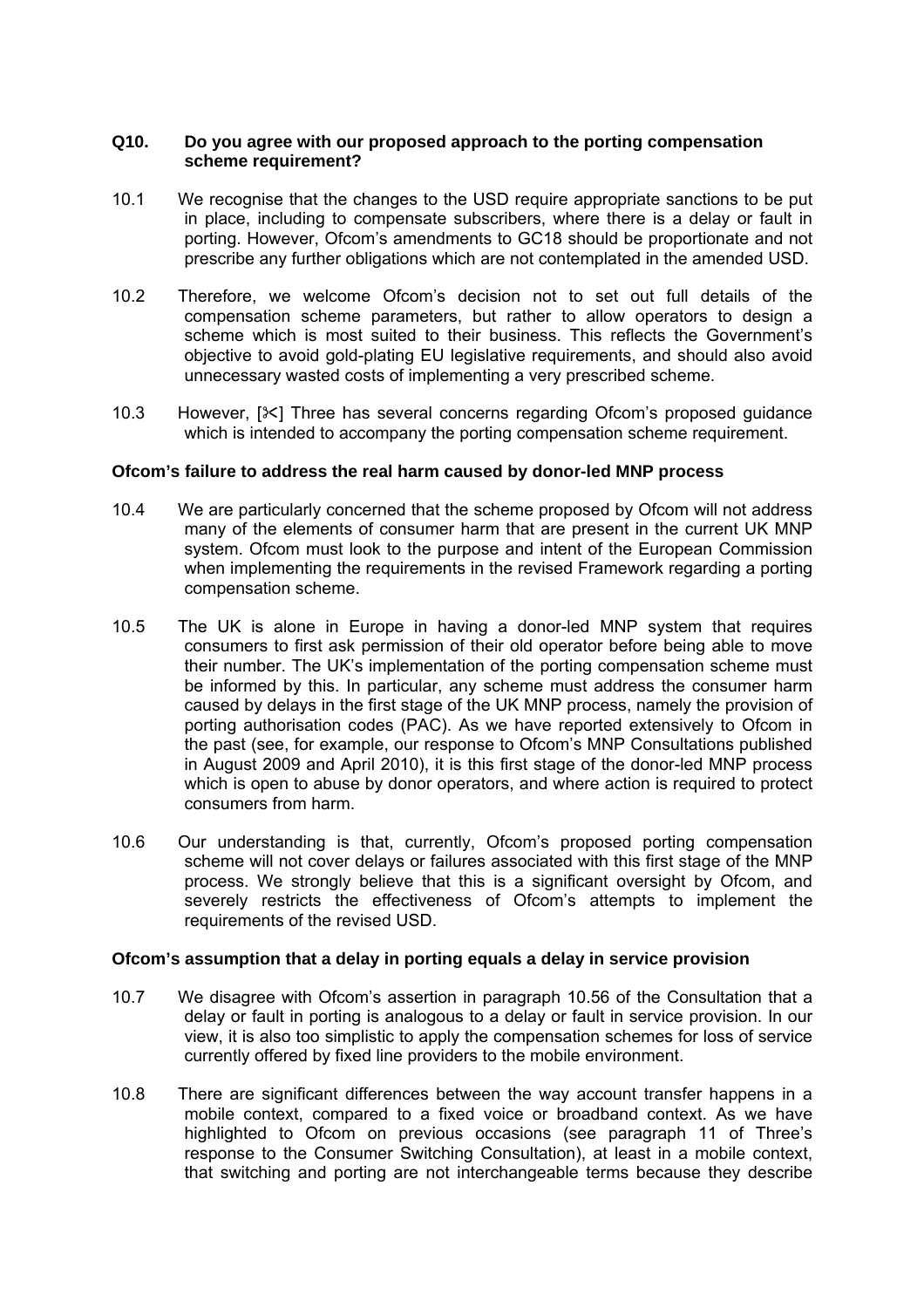different processes. Apart from MNP, no other "co-ordination" is needed between operators for customers to be able to switch because of the wireless nature of mobile technology.

10.9 As a result, it is rare for a mobile customer to experience any loss of service as a result of a delay in porting. Unlike in a switch between fixed operators – where customers will lose service, if a mobile port is delayed, a mobile customer could still have service, albeit on both their old and new networks. Therefore, it is incorrect for Ofcom to simply read across the provisions of fixed line compensation schemes which compensate for a loss of service, to a mobile context (as Ofcom suggests at paragraph 10.57 of the Consultation).

### **Which entity is liable to pay compensation?**

10.10 As discussed above, under the current donor-led MNP process, it is the donor operator that is most likely to cause delays in the porting process (primarily by failing to provide a PAC). However, Ofcom appears to envisage that the porting compensation scheme will be administered by the recipient operator. It is inequitable for the recipient operator to be expected to recompense their new customer for delays in porting caused by a third party (e.g. the donor operator or Syniverse). Ofcom does not fully address this issue in the draft guidance.

#### **Establishing the "loss" sustained by the customer**

10.11 The term used in the Directive is "compensation", implying recovery of a loss actually suffered (i.e. the indemnity principle). Therefore, compensation should only be required to be paid where the customer actually sustains a loss (e.g. loss of service). The Commission cannot have intended this compensation scheme to be a licence for windfalls, but rather a scheme that compensates for losses sustained as a result of a delay or fault in porting. In our view, in the Consultation Ofcom has failed to fully consider the implications of such a scheme in its guidance, particularly insofar as it relates to mobile operators.

## **Q.11 Do you agree with out proposed approach on requirements relating to ensuring access to all numbers within the Community, the charging of ETNS numbers and calling the hotline for missing children on 116000?**

- 11.1 We have no objections to Ofcom's proposals for amending GC20, to the extent that they are required by the revised Framework.
- 11.2 We would like to note that, when read together, GC20.1 and GC20.3 appear to suggest that only Ofcom can request that operators block access to telephone numbers or services in the event of fraud or misuse. However, it is far more likely in practice that operators themselves will use their own monitoring systems to detect such fraud and misuse. Where this activity is suspected, operators must be entitled to block access to such number ranges and services to protect their commercial interests. We assume that the caveat in GC20.1 restricting the obligation to "where technically and economically feasible" is intended to cover this type of scenario, however, we would welcome further clarity from Ofcom on this point in its final statement.
- **Q.12 Do you agree with this proposed obligation or universal service providers to notify us when they are disposing of part or all their local access networks assets?**